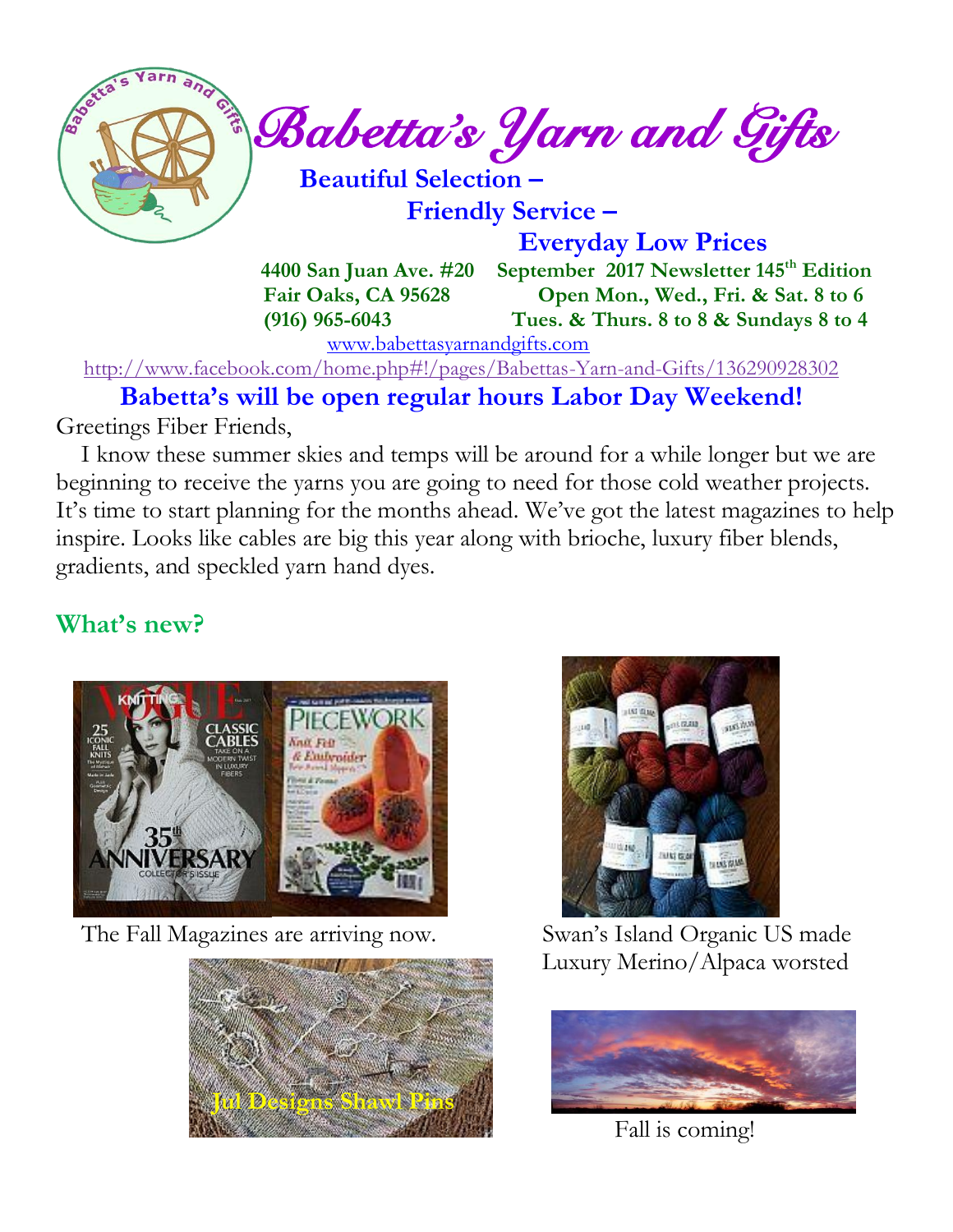

We'd like to welcome back to our shelves a couple of favorites from Universal Yarn Classic Shades & Bamboo Bloom





Made in Italy **Zara Kid**

 New colors of Studio Donegal Merino Tweed Made in Ireland





**Major** 100% acrylic chunky

### **Two new local products**





Goat milk products from Nightingale Farms in Grass Valley



In Pollack Pines

Walnut pins from Pinetree Studios

**New York** Light worsted wool By Trendsetter Yarns



**Blossom DK** and Patterns

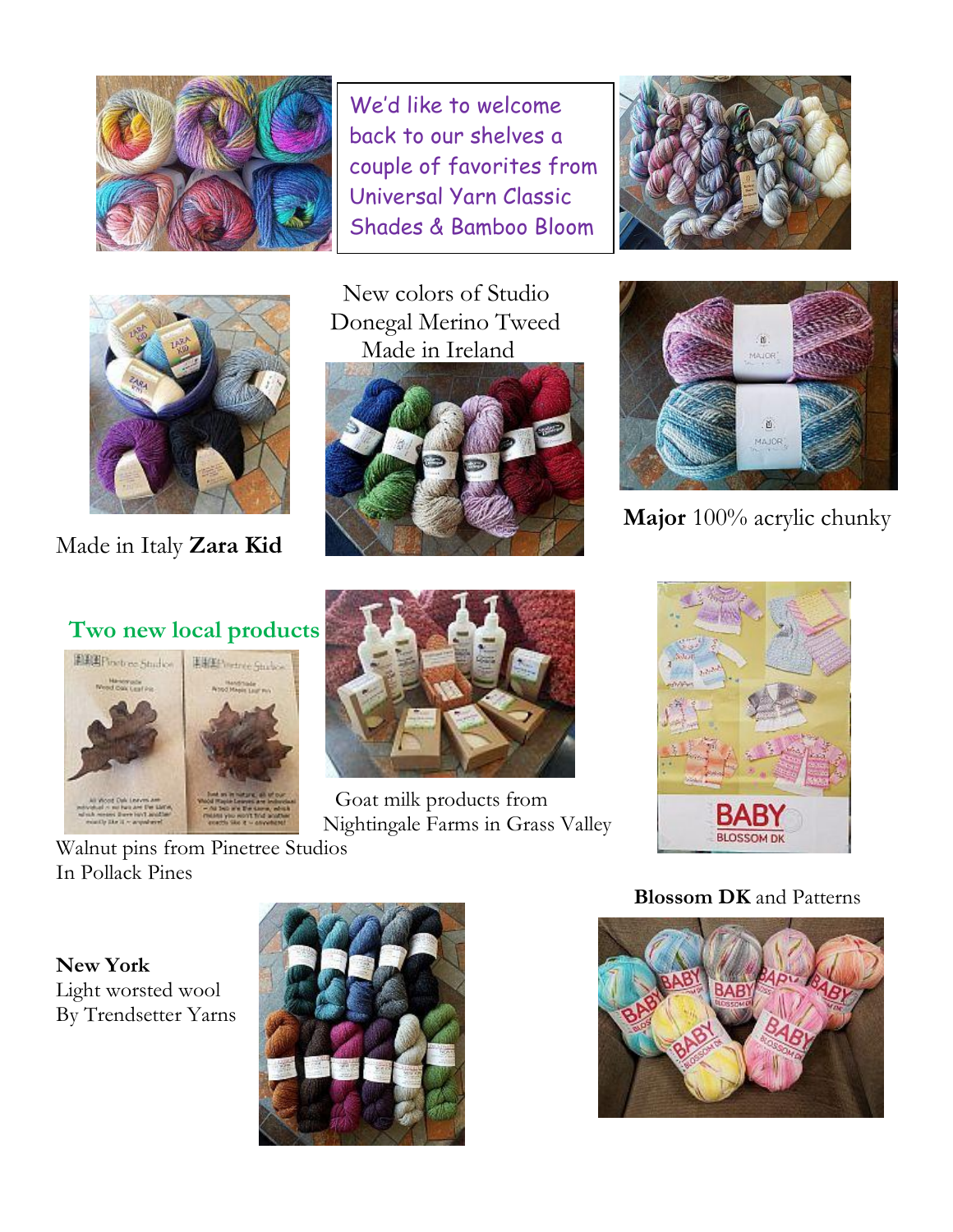**What are your plans for your 3 day weekend? Shop this Labor Day Weekend 9/2, 9/3, & 9/4 and get a free project bag with every purchase of \$50 or more.**

 **Labor Day Full Card Bonus!**

 **Redeem a full "Babetta's Card" on Mon. Sept. 4 ONLY and get an extra \$5 off your purchase of \$40 or more of regularly priced items.**

# **KAL in September**

**Gingham Cowl KAL with Maya** Learn double knitting, I-cord cast on and Icord bind off on this distinctive design by the Craft Queen. The pattern is free at this link [http://thecraftqueen.wordpress.com/2014/02](http://thecraftqueen.wordpress.com/2014/02/24/57-knitting-double-knit-gingham-neck-warmer-free-pattern/) [/24/57-knitting-double-knit-gingham-neck](http://thecraftqueen.wordpress.com/2014/02/24/57-knitting-double-knit-gingham-neck-warmer-free-pattern/)[warmer-free-pattern/](http://thecraftqueen.wordpress.com/2014/02/24/57-knitting-double-knit-gingham-neck-warmer-free-pattern/) Dates: 9/9, 9/16, & 9/23 Time 1pm to 2:30pm Registration \$50 and 10 % off materials



Alice's Embrace has really grown since its inception. Read about this wonderful organization and how you can join in making gifts for those suffering with Alzheimer's. <http://www.alicesembrace.com/>You can drop off your donations at Babetta's. We now have an Alice's Embrace Binder so you can pick out a pattern for your donation and we'll make a copy for you. Enjoy pictures of folks receiving your donations on the facebook page. <https://www.facebook.com/AlicesEmbrace/>

# **Classes forming for September at Babetta's**

 *In our project classes you can learn to knit anything from scarves to socks to felted purses to lace shawls to hats to sweaters. Pick your project and join in the fun. Our knitters inspire each other to try new things by sharing ideas and showing off their latest creation. Sign up for one of our classes and you will receive a coupon for 10% off.*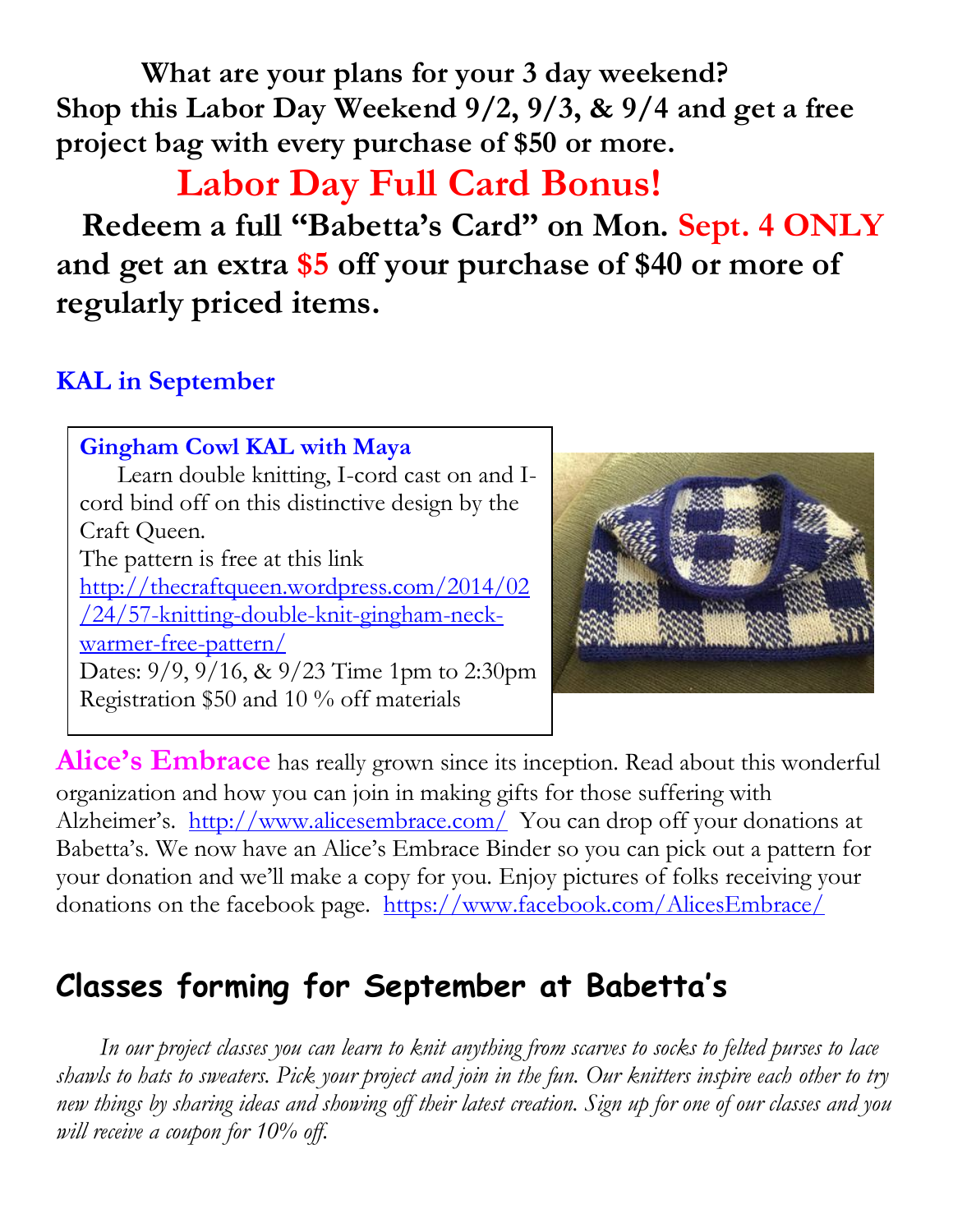**Pre-registration is required as class sizes are limited. Please choose your dates carefully. Because of scheduling conflicts and complications, make-up classes will only be allowed under special circumstances and individual consideration.**

*Our project class knitting teachers Maya & Gustine have been teaching at Babetta's for 12 years and can help you make your fiber dreams come true in a fun and patient atmosphere.*

#### **Tuesdays Sept. 5, 12 & 19**

Knitting Project 10am – 11:30am fee \$50 Knitting Project 6pm – 7:30pm fee \$50 **Wednesdays Sept. 6, 13 & 20** Knitting Project 1pm – 2:30pm fee \$50 Knitting Project 3:30pm- 5pm fee \$50 **Thursday Sept. 7, 14 & 21** Knitting Project 10am – 11:30am \$50 Knitting Project 6pm – 7:30pm fee \$50 **Saturdays Sept. 9, 16 & 23** Knitting Project 4pm – 5:30pm fee \$50.

#### **Private Lessons**

Knitting or Crochet \$20 an hour Group Knitting or Crochet Private lessons \$15 an hour per person. Spinning or weaving \$25 an hour Group rates are \$20 an hour per person. 50% deposit required when scheduling. Cancellations with less than 24 hour notice will forfeit deposit with exceptions for emergencies. Other cancellations can be transferred to rescheduled lessons or store credit.

## **Charity Knitting Group**

 How would you like to do some charity knitting/crocheting with a lovely group of people? **"The Purls of** Fair Oaks" meets the second Thursday every month from 10am to noon here at **Babetta's.** This wonderful group of knitters makes newborn hats for local hospitals as well as other local charity groups. If you'd like to come join the group there's always room for more. This month's date is Sept. 14. If you'd like to drop off any knitted or crocheted donation items you can do that at any time and I will pass them on.

## **Free pattern for September 2017**

## **Alcanto/Silk Hair Scarf**

Materials: 1 ball Lanna Grossa Alcanto, 1 ball Lana Grossa Silk Hair, size 11 needles